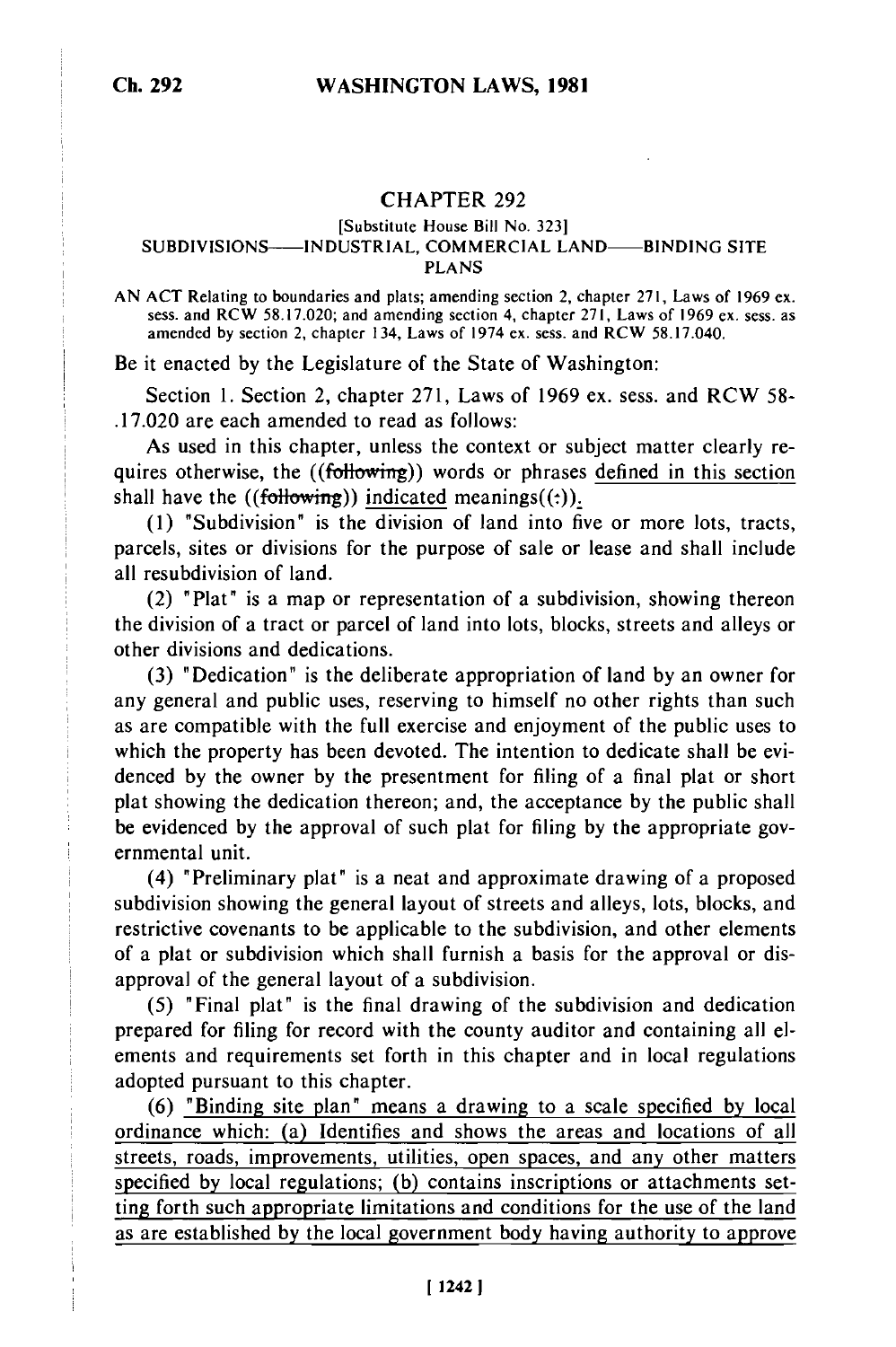the site plan; and (c) contains provisions making any development be in conformity with the site plan.

**(7)** "Short subdivision" is the division of land into four or less lots, tracts, parcels, sites or subdivisions for the purpose of sale or lease.

 $((\overline{(7)}))$  (8) "Short plat" is the map or representation of a short subdivision.

 $((\{8\}))$  (9) "Lot" is a fractional part of subdivided lands having fixed boundaries, being of sufficient area and dimension to meet minimum zoning requirements for width and area. The term shall include tracts or parcels.

 $((\left\lbrace 9 \right\rbrace))$  (10) "Block" is a group of lots, tracts, or parcels within well defined and fixed boundaries.

 $((\text{+}10))$  (11) "County treasurer" shall be as defined in chapter 36.29 RCW or the office or person assigned such duties under a county charter.

 $((+1))$  (12) "County auditor" shall be as defined in chapter 36.22 RCW or the office or person assigned such duties under a county charter.

 $((+2))$  (13) "County road engineer" shall be as defined in chapter 36-.40 RCW or the office or person assigned such duties under a county charter.

 $((+3))$  (14) "Planning commission" means that body as defined in chapters 36.70, 35.63, or 35A.63 RCW as designated by the legislative body to perform a planning function or that body assigned such duties and responsibilities under a city or county charter.

 $((+4))$  (15) "County commissioner" shall be as defined in chapter 36-.32 RCW or the body assigned such duties under a county charter.

Sec. 2. Section 4, chapter 271, Laws of 1969 ex. sess. as amended by section 2, chapter 134, Laws of 1974 ex. sess. and RCW 58.17.040 are each amended to read as follows:

The provisions of this chapter shall not apply to:

(1) Cemeteries and other burial plots while used for that purpose;

(2) Divisions of land into lots or tracts each of which is one-one hundred twenty-eighth of a section of land or larger, or five acres or larger if the land is not capable of description as a fraction of a section of land, unless the governing authority of the city, town, or county in which the land is situated shall have adopted a subdivision ordinance requiring plat approval of such divisions: PROVIDED, That for purposes of computing the size of any lot under this item which borders on a street or road, the lot size shall be expanded to include that area which would be bounded by the center line of the road or street and the side lot lines of the lot running perpendicular to such center line;

(3) Divisions made by testamentary provisions, or the laws of descent;

(4) Divisions of land into lots or tracts classified for industrial or commercial use when the governing body of the city, town, or county has approved a binding site plan for the use of the land in accordance with local regulations: PROVIDED, That when a binding site plan authorizes a sale